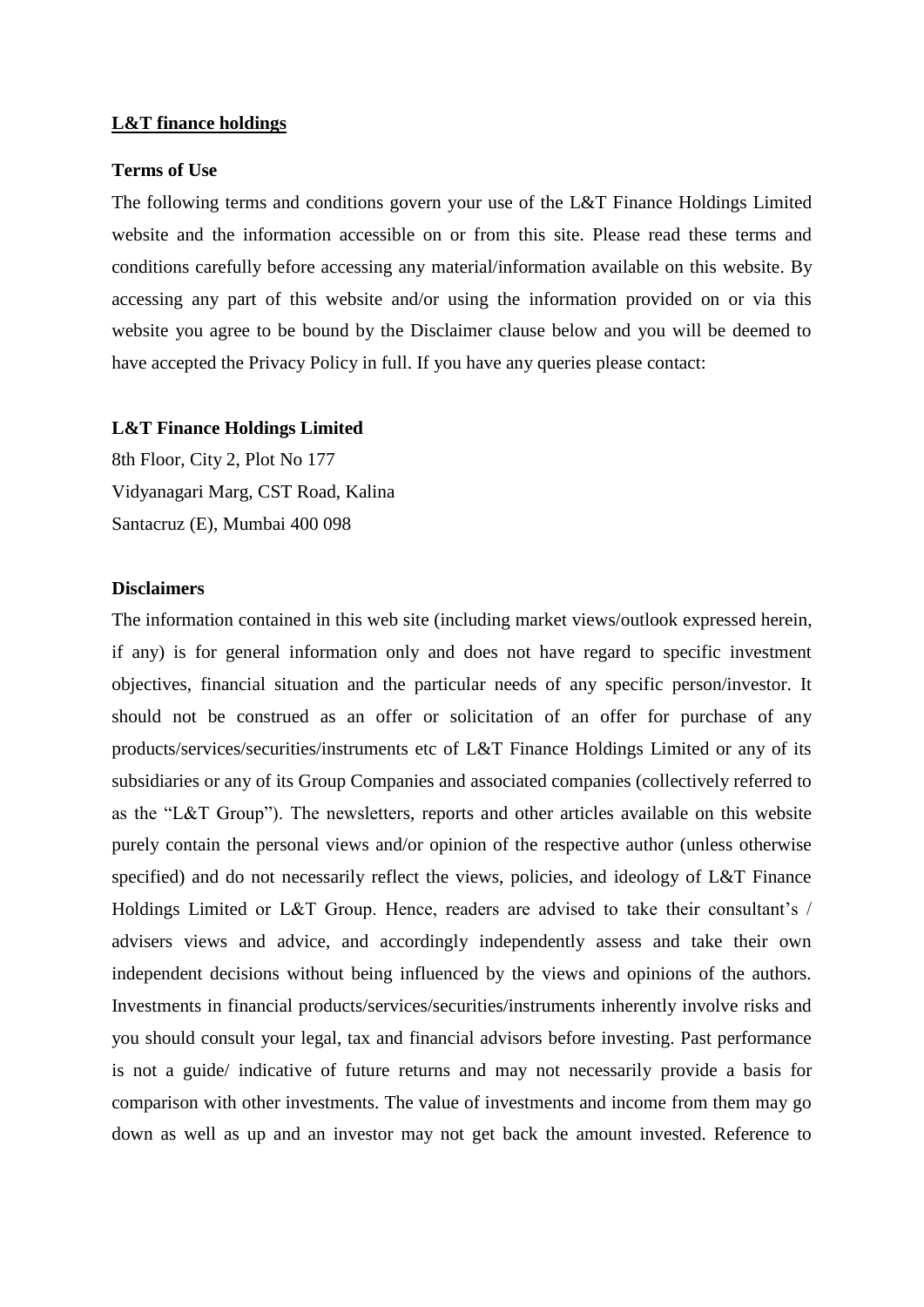individual companies or other investments is included solely for the purpose of illustration and should not be taken as a recommendation.

No representations or warranties are made (express or implied) as to the reliability, accuracy or completeness of information appearing on this web site; L&T Finance Holdings Limited or any of its Associates/Group Companies cannot be held liable for any loss (either direct or indirect) arising directly or indirectly from the use of, or any action taken in on, any information appearing on this website. Neither the Company nor any of its Associates/Group Companies testify/confirm the authenticity of the data mentioned in this website and you are strictly advised to rely on your investigations and take your own professional advice.

### **Conditions of use**

By using this website, you acknowledge your assent to the following conditions of use without limitation or qualification. Please read these conditions carefully before using this website. These terms and conditions may be revised at any time by updating this posting. You are bound by any such revisions and should therefore periodically visit this page to review the then current terms and conditions to which you are bound.

# **Ownership**

.

All rights, title and interest (including, but not limited to all copyrights, trademarks, and other intellectual property rights, if any) in this website belong to us. In addition, the names and other indicia identifying our products and services are our proprietary marks. You acknowledge that you do not own and shall not acquire any title, interest, or right in any in the intellectual property rights of L&T Finance Holdings Limited.

#### **Terms of Intellectual Property**

All information displayed, transmitted or carried on this website (including, but not limited to, directories, guides, articles, opinions, reviews, text, photographs, images, illustrations, profiles, audio clip, video clips, trademarks, logos etc) is protected by and in the name of L&T Finance Holdings Limited and under various other intellectual property laws in the territory of India.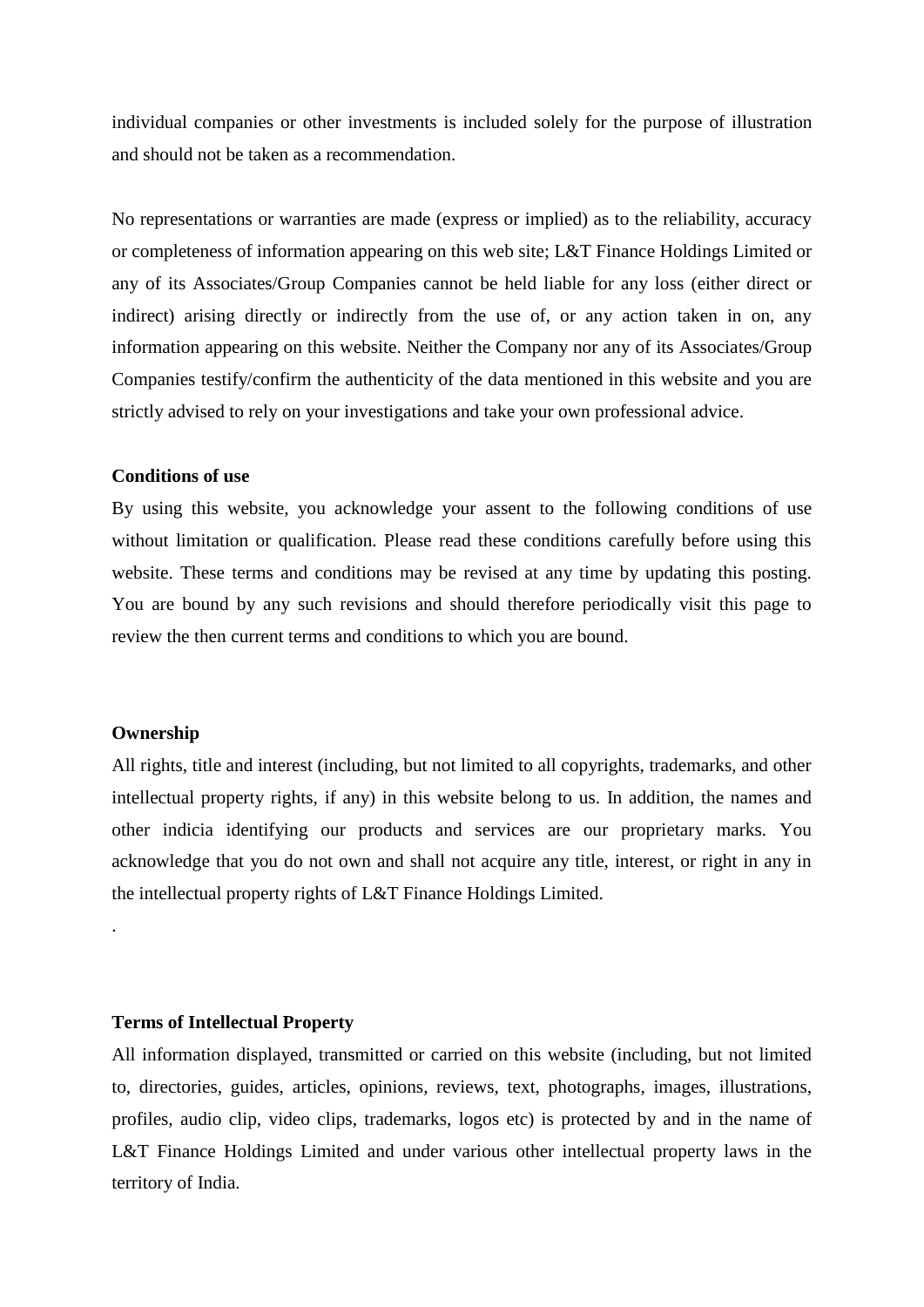### **Limited License and Permitted Use of site**

Except as expressly provided in this clause nothing contained in this website shall be construed as conferring any license or right, expressly, by implication, by estoppel or otherwise, under any intellectual property rights, or under any third party's intellectual property rights, and no part of this website may be reproduced, republished, copied, transmitted or distributed in any form or by any means without written permission of L&T Finance Holdings Limited.

You are granted a limited license to download material or information from this web site. You may take a single copy of the content displayed on this web site for personal, noncommercial use only, provided that you do not remove any trademarks, copyright and any other information contained on this website. You shall not archive or retain any information or content herein in any form without written permission of L&T Finance Holdings Limited.

You may not distribute, modify, transmit, reuse, repost, or use the content of this website for public or commercial purposes, including the text, images, audio, and video without LTHFL's written permission. LTHFL neither warrants nor represents that your use of materials displayed on this website will not infringe rights of third parties.

# **Confidential Information**

L&T Finance Holdings Limited discourages you from sending or posting to this website any information that you consider to be confidential or proprietary. Please note that if you do send or post any such information or material, L&T Finance Holdings Limited will assume that it is not confidential. By sending or posting any information or material, you grant L&T Finance Holdings Limited an unrestricted, irrevocable license to use, reproduce, display, perform, modify, transmit and distribute those materials or information, and you agree that L&T Finance Holdings Limited is free to use any ideas, concepts, know-how or techniques that you send or post for any purpose on this website.

### **Commitment to Privacy**

Your privacy is important to us. To better protect your privacy, we provide this notice explaining our online information practices and the choices you can make about the way your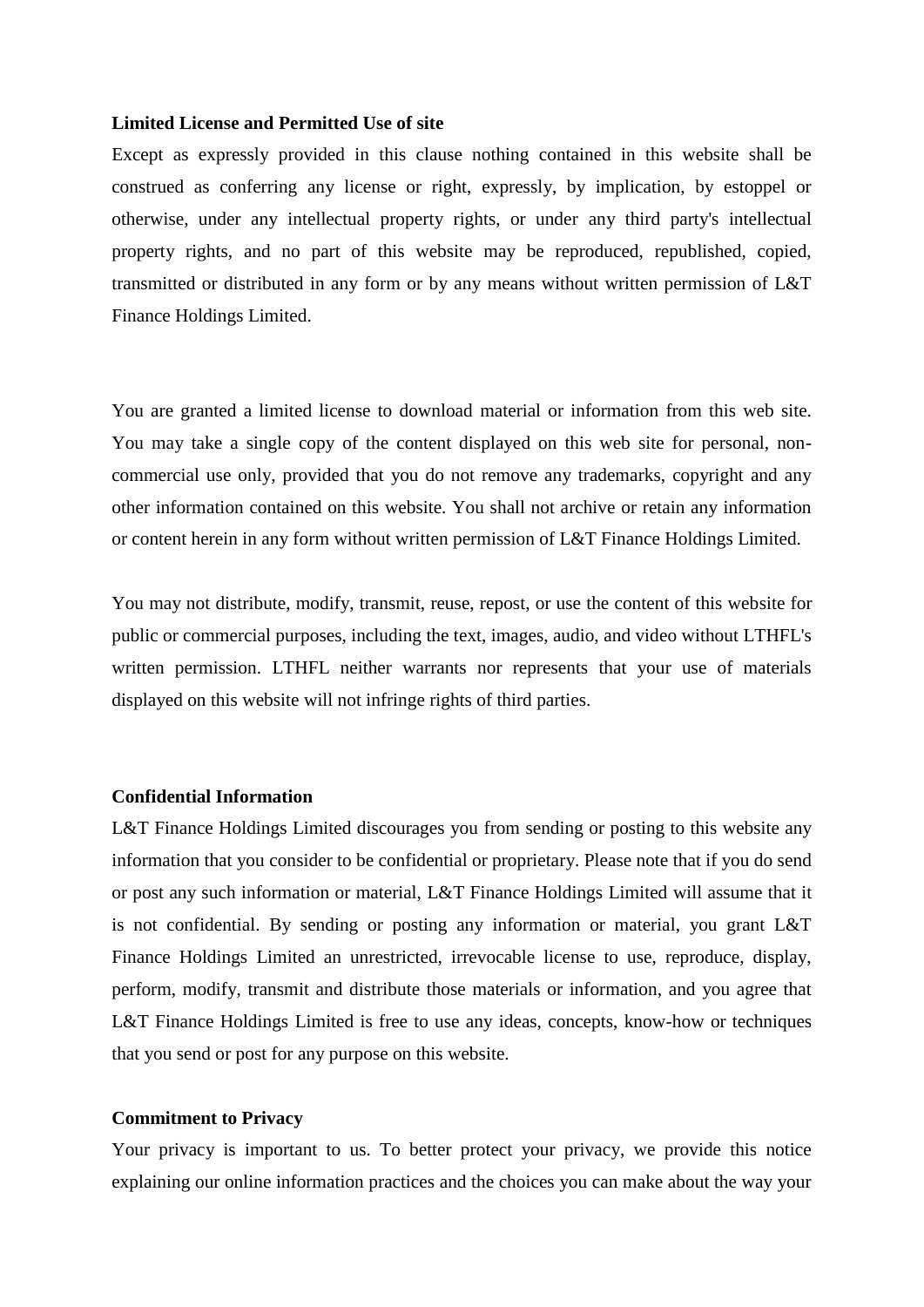information is collected and used as allowed or required by applicable law. To make this notice easy to find, we make it available on our home page and at every point where personally identifiable information may be requested. We promise that we will take steps to use your personal information only in ways that are compatible with this Privacy Policy. We do not share, trade, sell or rent any of the individual personal information you provide with this site, although we may collect and/ or share aggregate data with such web site.

# **Linking to other websites**

As a convenience, this website contains links to other websites operated by third parties that are not controlled by, or affiliated or associated with L&T Finance Holdings Limited. Accordingly we do not make any representations concerning the privacy practices or policies of such third parties or terms of use of such sites, nor do we control or guarantee the accuracy, integrity, or quality of the information, data, text, software, music, sound, photographs, graphics, videos, messages or other materials available on such sites. The inclusion or exclusion does not imply any endorsement by L&T Finance Holdings Limited of the site, the site's provider, or the information on the website.

The third party websites may also contain links to external websites, having further linked websites, controlled or offered by third parties (Non-Affiliates of L&T Finance Holdings Limited), in order to help you find relevant websites, services and/or products which may be of interest to you, quickly and easily. The contents displayed or products / services offered on such linked websites or any quality of the products/ services are not endorsed, verified or monitored by L&T Finance Holdings Limited. L&T Finance Holdings Limited is also not responsible for the owners or operators of such external websites or for any products or services they supply or for the contents of their websites and do not give or enter into any conditions, warranties, express or implied; or other terms or representations in relation to any of these or accept any liability in relation to any of these (including any liability arising out of any claim that the content of any external website to which this website includes a link infringes the intellectual property rights of any third party).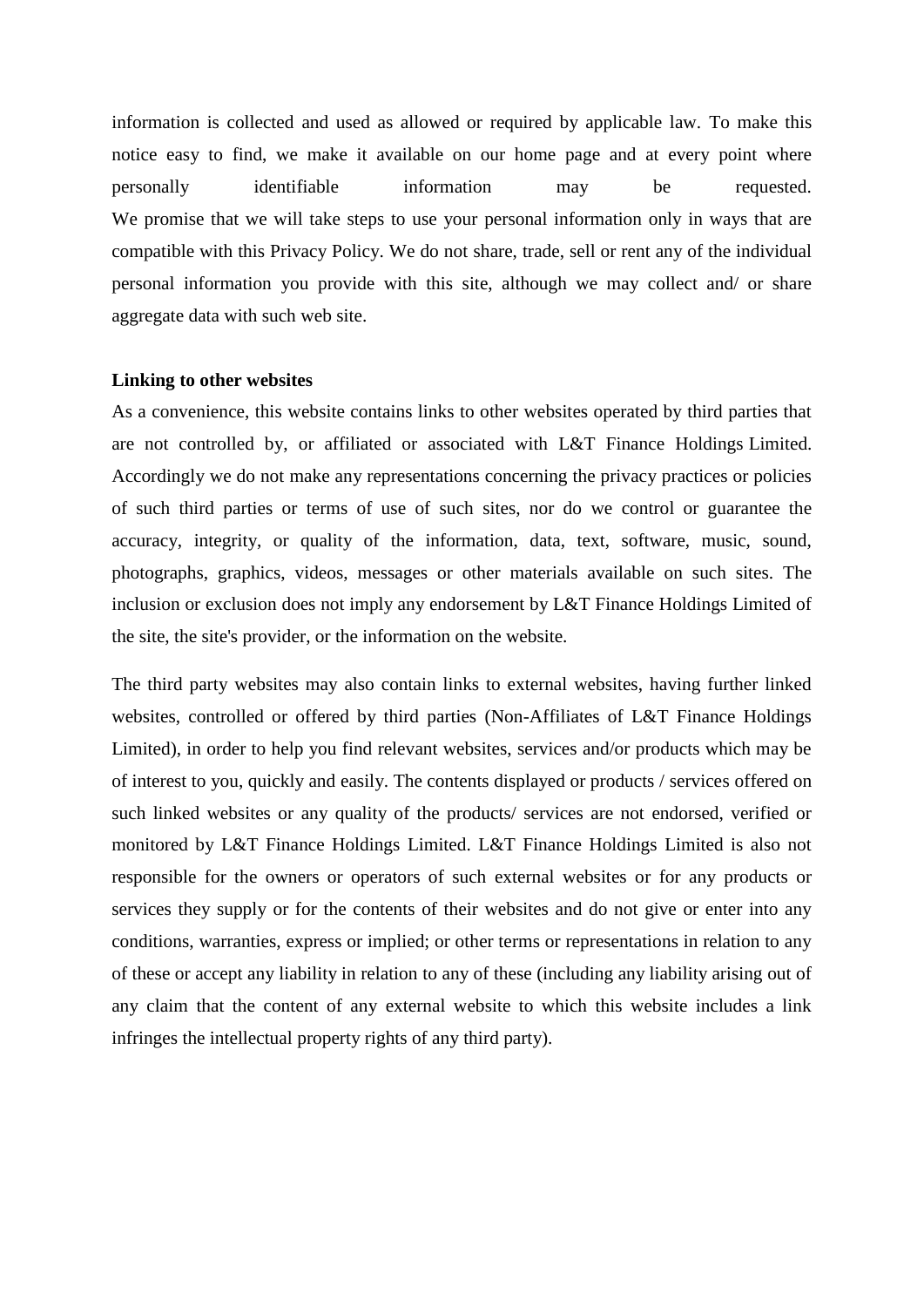# **Limitation of liability**

Under no circumstances shall L&T Finance Holdings Limited be liable to any users of this website for:

- loss, injury, claim, liability or damages (either direct or indirect or opportunity losses) of any kind resulting from the use of or the inability to use the material on this site, even if L&T Finance Holdings Limited had been advised of the possibility of such damages and regardless of the form of action, whether in contract, tort or otherwise;
- special, direct, indirect, incidental, punitive, exemplary or consequential damages of any kind whatsoever (including without limitation attorney's fees) in any way due, resulting from or arising in connection with the use of or the inability to use this web site or its content/materials;
- claim attributable to errors, omission or inaccuracies in or destructive properties of any information available herein
- no warranty and representation/disclaimer

In no event shall LTFH's total liability to you for all damages, losses, and causes of action exceed the amount paid by you, if any, for accessing this website. LTFH also assumes no responsibility, and shall not be liable for, any damages to, or viruses that may infect, your computer equipment or other property as a result of your access to, use of, or browsing in the website or your downloading of any materials, data, text, images, video, or audio from this website.

# **Amendment**

L&T Finance Holdings Limited reserves the right to change the information provided on or via this website, including the terms of this disclaimer, at any time and without notice. However, L&T Finance Holdings Limited shall not undertake to update the content contained on this website from time to time. It is recommended that you review the information provided on or via this website, including the terms of this disclaimer, periodically for changes. L&T Finance Holdings Limited shall not be held responsible for all or any actions that may subsequently result in any loss, damage and or liability on account of such change in the information on this website.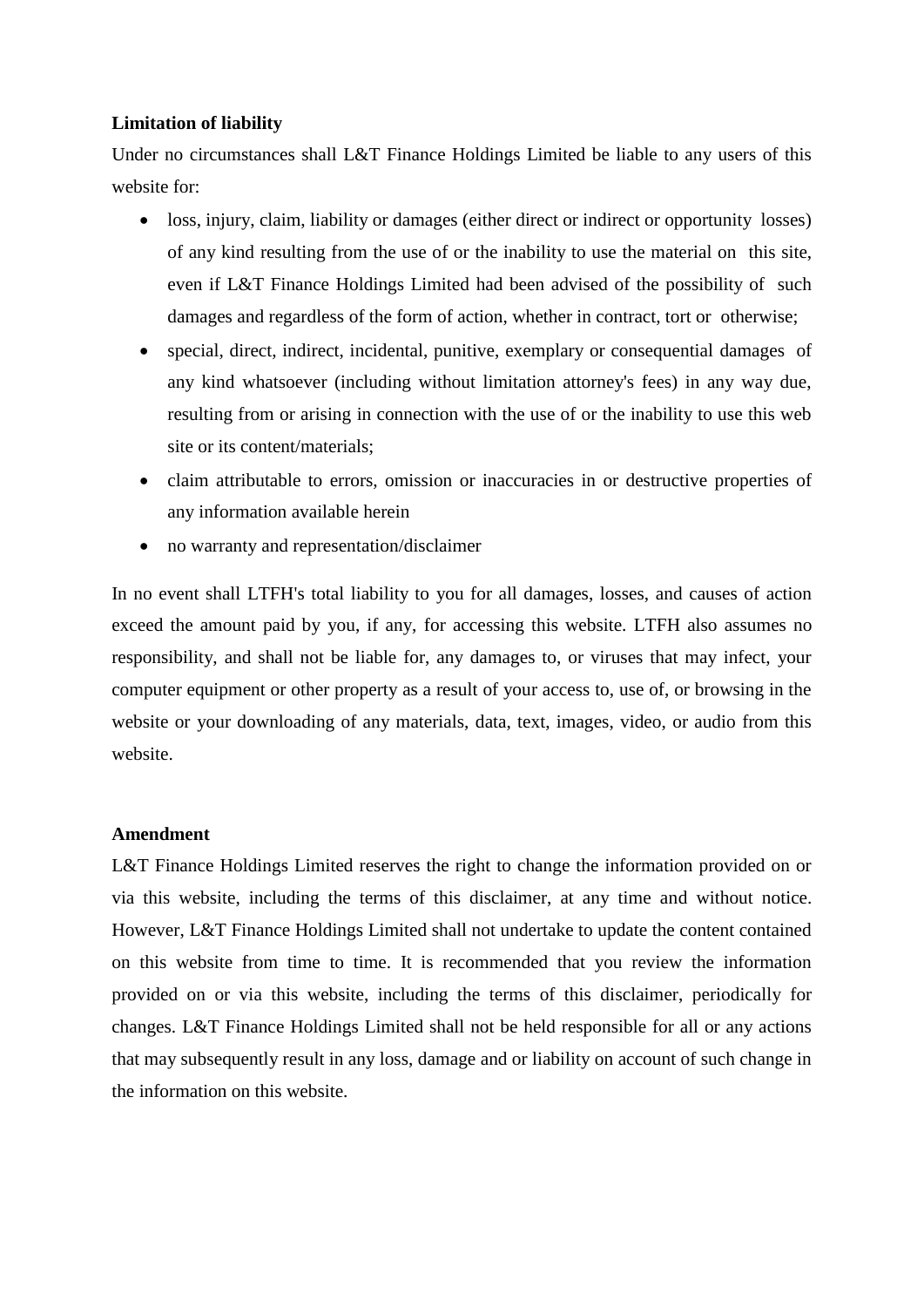#### **RBI Disclaimer**

The Reserve Bank of India does not accept any responsibility or guarantee about the present position as to the financial soundness of the company or for the correctness of any statements or representations made or opinions expressed by L&T Finance Holdings Limited and for discharge of its liability.

#### **Jurisdictional Issues**

Unless otherwise expressly set forth herein, LTFH makes no representation that materials on this website are appropriate or available for use in any location. Those who choose to access this website do so, on their own initiative and are responsible for compliance with local laws. Except as expressly set forth herein the information contained on this website is not an offer to sell or a solicitation to buy any security, insurance product or other product or service by LTFH. No security, insurance product or other product or service is offered or will be sold by LTFH or, if sold by LTFH, will be effective in any jurisdiction in which such offer or solicitation, purchase or sale would be unlawful under the securities, insurance or other laws of such jurisdiction. Some products and services may not be available in all jurisdictions.

### **Software Licenses**

You acknowledge that any software which may be available or provided to you on this website may contain technology that is subject to strict controls pursuant to export control laws and regulations of the India and other countries and jurisdictions. You hereby agree that you will not transfer or export such software in violation of such applicable export laws and regulations. LTFH does not authorize the downloading or exportation of any software or technical data from this website to any jurisdiction prohibited by such export controls laws and regulations.